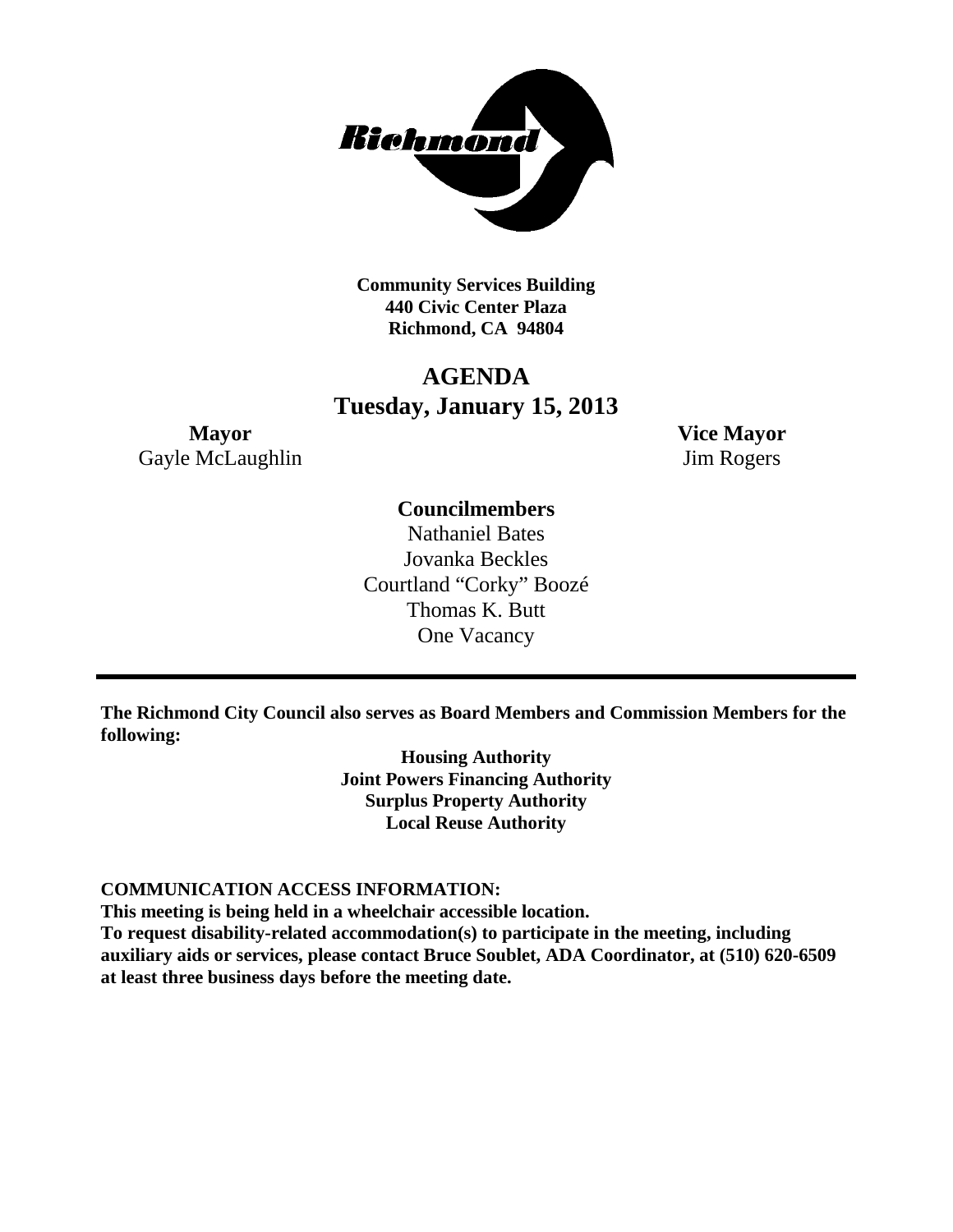# **MEETING PROCEDURES**

The City of Richmond encourages community participation at its City Council meetings and has established procedures that are intended to accommodate public input in a timely and time-sensitive way. As a courtesy to all members of the public who wish to participate in City Council meetings, please observe the following procedures:

**PUBLIC COMMENT ON AGENDA ITEMS:** Anyone who desires to address the City Council on items appearing on the agenda must complete and file a pink speaker's card with the City Clerk **prior** to the City Council's consideration of the item. Once the City Clerk has announced the item and discussion has commenced, no person shall be permitted to speak on the item other than those persons who have submitted their names to the City Clerk. Your name will be called when the item is announced for discussion. **Each speaker will be allowed TWO (2) MINUTES to address the City Council on NON-PUBLIC HEARING items listed on the agenda.**

**OPEN FORUM FOR PUBLIC COMMENT:** Individuals who would like to address the City Council on matters not listed on the agenda or on **Presentations, Proclamations and Commendations, Report from the City Attorney, or Reports of Officers** may do so under Open Forum. All speakers must complete and file a pink speaker's card with the City Clerk **prior** to the commencement of Open Forum. **The amount of time allotted to individual speakers shall be determined based on the number of persons requesting to speak during this item. The time allocation for each speaker will be as follows: 15 or fewer speakers, a maximum of 2 minutes; 16 to 24 speakers, a maximum of 1 and one-half minutes; and 25 or more speakers, a maximum of 1 minute.**

### **SPEAKERS ARE REQUESTED TO OCCUPY THE RESERVED SEATS IN THE FRONT ROW BEHIND THE SPEAKER'S PODIUM AS THEIR NAME IS ANNOUNCED BY THE CITY CLERK.**

**CONSENT CALENDAR:** Consent Calendar items are considered routine and will be enacted, approved or adopted by one motion unless a request for removal for discussion or explanation is received from the audience or the City Council. A member of the audience requesting to remove an item from the Consent Calendar must complete and file a speaker's card with the City Clerk **prior to the City Council's consideration of Agenda Review.** An item removed from the Consent Calendar may be placed anywhere on the agenda following the City Council's agenda review.

Any law enforcement officer on duty or whose service is commanded by the presiding officer shall be Sergeant-at-Arms of the Council meetings. He/she, or they, shall carry out all orders and instructions given by the presiding officer for the purpose of maintaining order and decorum at the Council meetings (City Council Rules of Procedure and Order Section III F, RMC Section 2.12.030).

**\*\*\*\*\*\*\*\*\*\*\*\*\*\*\*\*\*\*\*\*\*\*\*\*\*\*\*\*\*\*\*\*\*\*\*\*\*\*\*\*\*\*\*\*\*\*\*\*\*\*\*\*\*\*\*\*\*\***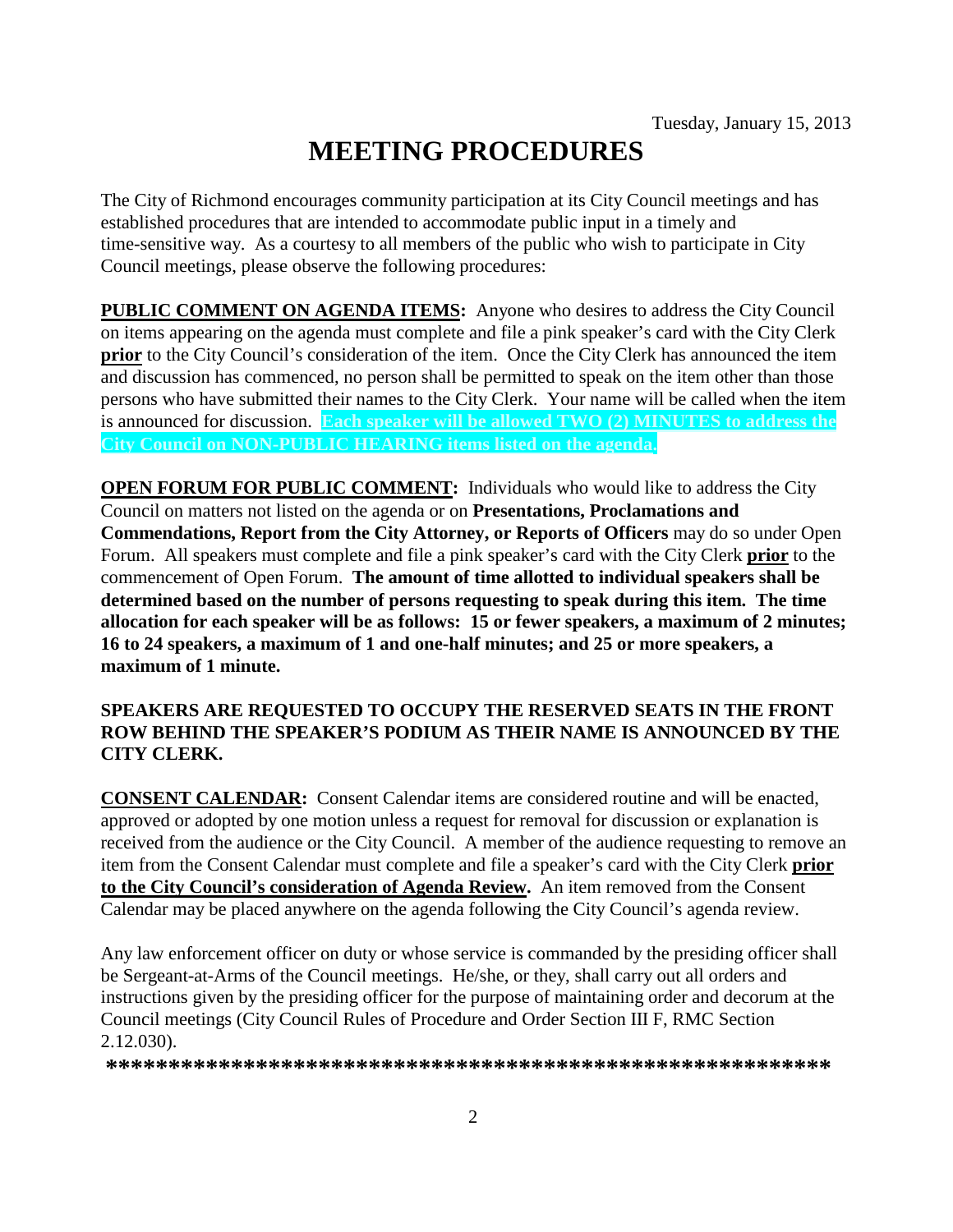Tuesday, January 15, 2013

# **EVENING OPEN SESSION**

5:30 p.m.

### **A. ROLL CALL**

### **B. PUBLIC COMMENT**

### **C. ADJOURN TO CLOSED SESSION**

# **CLOSED SESSION**

Shimada Room of the Community Services Building

### **A. CITY COUNCIL**

**A-1.** CONFERENCE WITH REAL PROPERTY NEGOTIATOR (Government Code Section 54956.8):

> Property: Port of Richmond Agency negotiators: Bill Lindsay and Jim Matzorkis Negotiating parties: Auto Warehousing Company Under negotiation: Price and terms of payment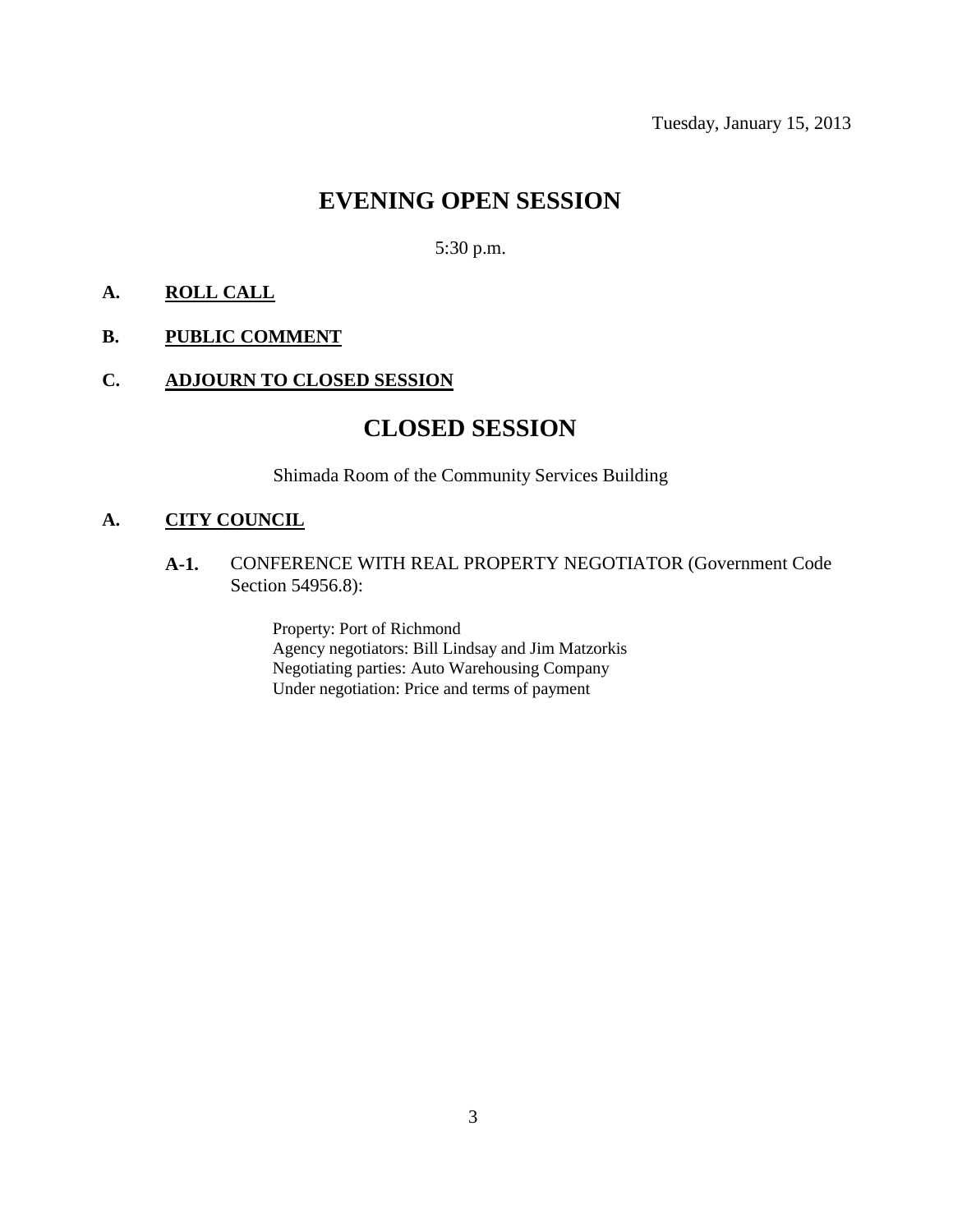# **REGULAR MEETING OF THE RICHMOND CITY COUNCIL**

6:30 p.m.

### **A. PLEDGE TO THE FLAG**

- **B. ROLL CALL**
- **C. READING OF THE CODE OF ETHICS**
- **D. STATEMENT OF CONFLICT OF INTEREST**
- **E. AGENDA REVIEW**
- **F. OPEN FORUM FOR PUBLIC COMMENT**

#### **G. PRESENTATIONS, PROCLAMATIONS, AND COMMENDATIONS**

**G-1.** PROCLAMATION acknowledging Ms. Menbere Aklilu, Owner of Salute Ristorante at Marina Bay, for hosting their Second Annual Thanksgiving Dinner for the homeless - Mayor McLaughlin (620-6503) and Vice Mayor Rogers (867- 5725). **This item was continued from the December 18, 2012, meeting.**

### **H. REPORT FROM THE CITY ATTORNEY OF FINAL DECISIONS MADE AND NON-CONFIDENTIAL DISCUSSIONS HELD DURING CLOSED SESSION**

#### **I. CITY COUNCIL CONSENT CALENDAR**

- **I-1.** APPROVE a three-year contract, with the option of two one-year renewal options, with O.C. Jones & Sons, Inc. for the rental of street paving equipment as needed to supplement city crews on larger paving projects, in an amount not to exceed \$100,000 per fiscal year (This item was not reviewed by the Finance Committee due to cancellation of its December 7, 2012, meeting) - Public Works Department (Yader A. Bermudez 231-3008). **This item was continued from the December 18, 2012, meeting.**
- **I-2.** APPROVE a three-year contract with CRW for continued maintenance and support of the TRAKiT community development software application for a total cost not to exceed \$78,000 over the life of the agreement - Information Technology Department (Sue Hartman 620-6874).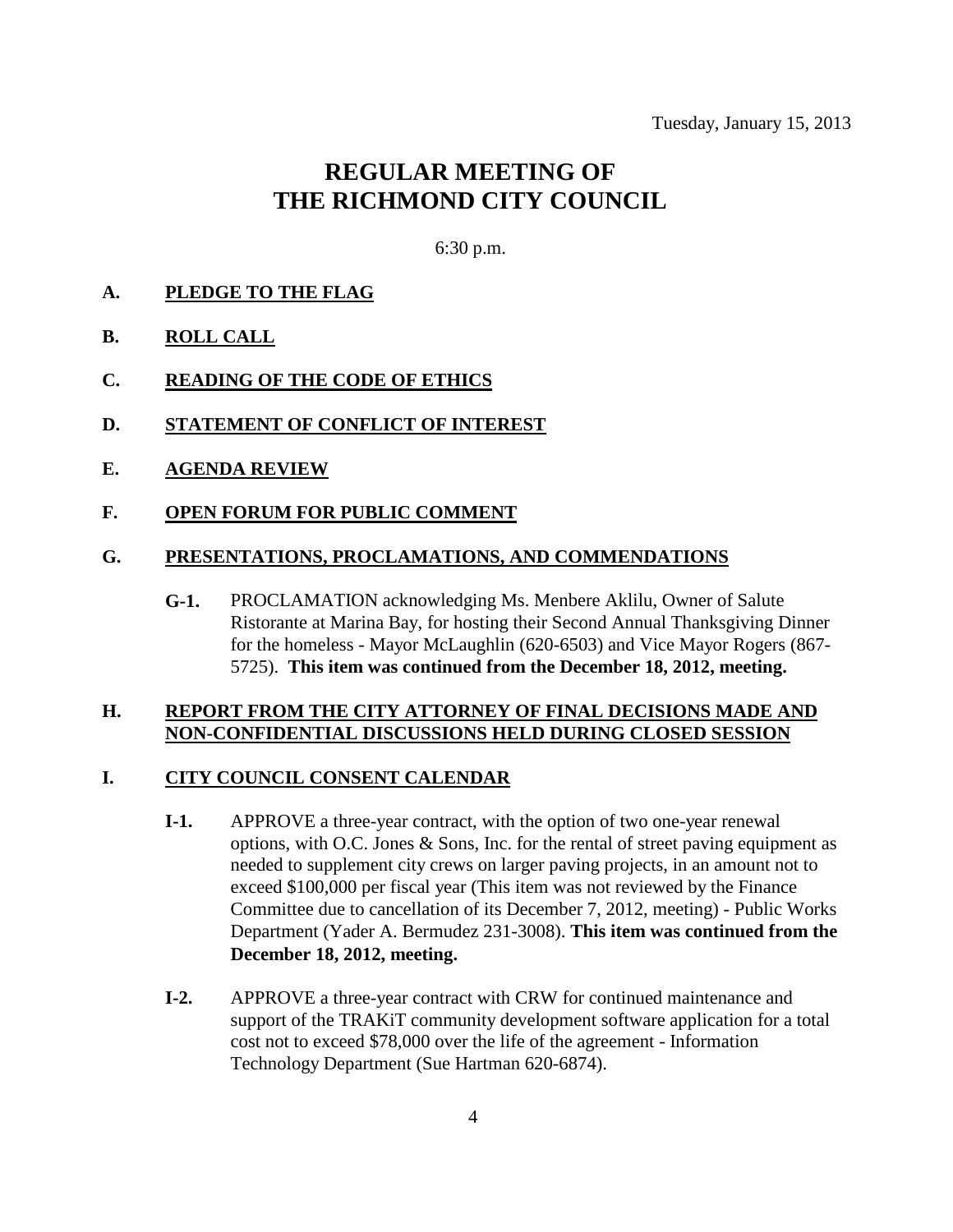- **I-3.** ADOPT a resolution approving a three percent annual cost-of-living increase, in addition to the two percent minimum cost-of-living increase, for the recipients of the General Pension Fund, for a total annual cost-of-living increase of five percent for these recipients - Finance Department (James Goins 620-6740).
- **I-4.** APPROVE a two-year contract with Oscar Solano, dba ZumbaRico Fitness, to provide Zumba Fitness classes and Aqua Zumba classes at recreation facilities in an amount not to exceed \$30,000, with a term ending December 31, 2014 - Recreation Department (Keith Jabari 620-6791).
- **I-5.** APPROVE the minutes of the December 18, 2012, meeting City Clerk's Office (Diane Holmes 620-6513).
- **I-6.** APPROVE a sole-source, three-year grant-funded contract with Richmond Kaiser Permanente Medical Group to perform physical examinations for up to 60 Fire Department Hazardous Materials Specialists using funds from the Contra Costa County Health Services Hazardous Materials Division, in an amount not to exceed \$75,000 - Fire Department (Chief Michael Banks 307-8041).
- **I-7.** APPROVE a contract with NBS Government Finance Group (NBS) in an amount not to exceed \$48,325 to prepare the full cost and OMB Circular A-87 compliant cost allocation plans and user fee study - Finance Department (James Goins 620-6740).
- **I-8.** APPROVE a grant-funded contract with In2change, Inc. to make improvements to the Police Department's Line-up Room that will improve officers' ability to exchange information and receive training, for the period January 1, 2013, to April 29, 2013, in an amount not to exceed \$99,500 - Police Department (Chief Chris Magnus 621-1802).
- **I-9.** RECEIVE a report from the West Contra Costa Integrated Waste Management Authority ("RecycleMore") on the Statement of Interest (SOI) procurement process for post-collection processing and disposal services - City Manager's Office (Bill Lindsay 620-6512).
- **I-10.** APPROVE the purchase of 20 new Chevrolet Caprice police cars from Winner Chevrolet of Elk Grove, California, for use by the Richmond Police Department as replacement for existing vehicles, in an amount not to exceed \$625,000 (This item was not reviewed by the Finance Committee due to cancellation of recent Committee meetings) - Public Works Department (Yader A. Bermudez 231- 3008).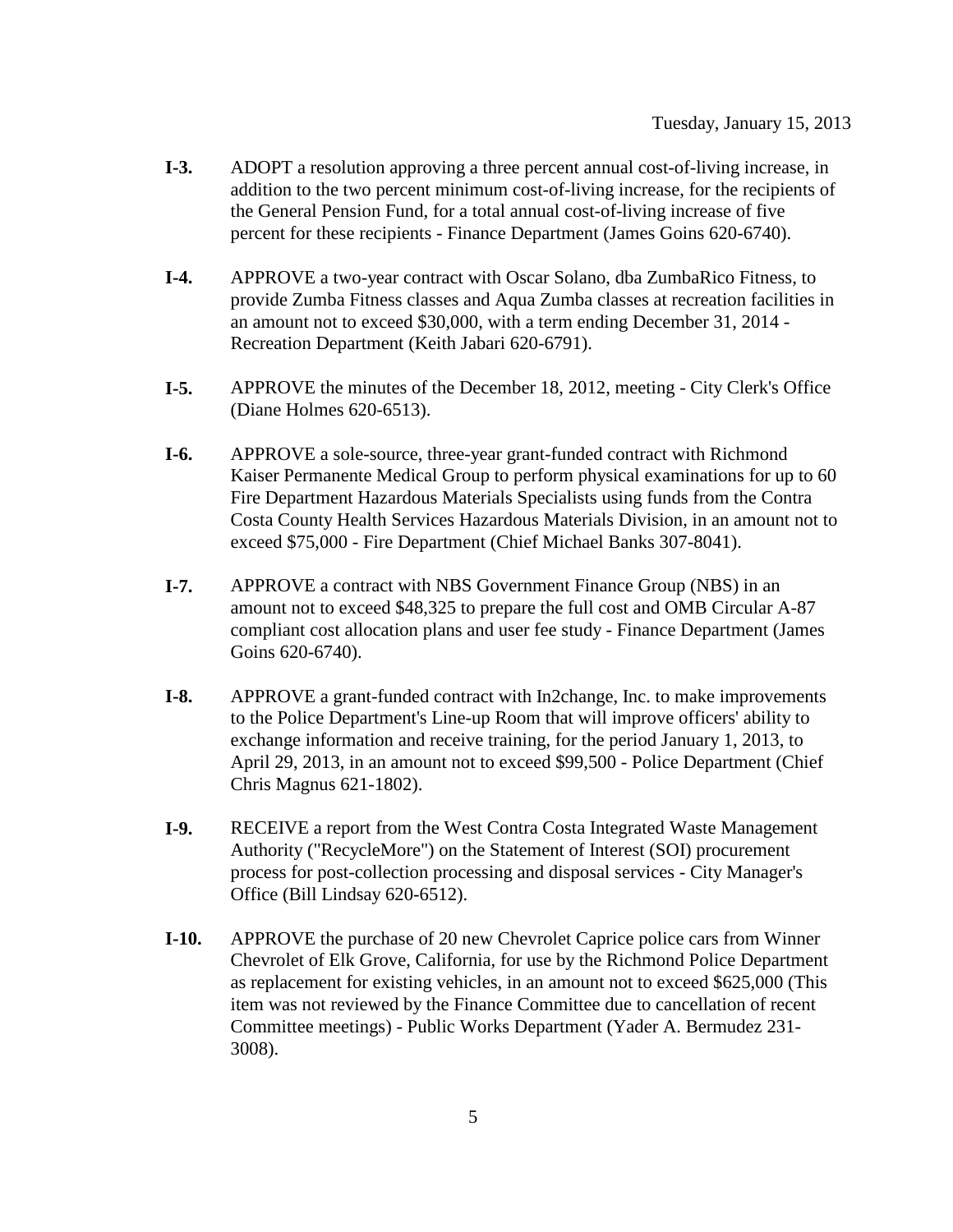- **I-11.** APPROVE an amendment to the contract with Tyler Technologies for Application Service Provider (ASP) services for the MUNIS Enterprise Resource Planning (ERP) System, extending the term of the contract for five years, at a total cost of \$2,439,400 for the five-year renewal period for ASP services, and for acquisition of the Tyler Content Manager document management system for a one-time cost of \$57,400 (This item was not reviewed by the Finance Committee due to cancellation of recent committee meetings) - Information Technology (Sue Hartman 620-6874).
- **I-12.** APPROVE the following re-appointments: Police Commission: Felix Hunziker, incumbent, term expiring November 1, 2015; Bea Roberson, incumbent, term expiring November 1, 2015; Glen Stephenson, incumbent, term expiring November 1, 2015; Economic Development Commission: Cynthia Burke, incumbent, term expiring April 21, 2015; Michelle Itagaki, incumbent, term expiring March 30, 2015 - Mayor McLaughlin (620-6503).
- **I-13.** APPROVE a contract for the National Institute for Art and Disabilities (NIAD) to support ongoing arts programs and collaborations with the city in an amount not to exceed \$60,000 as allocated in the Fiscal Year 2012-13 General Fund Budget - Library and Cultural Services Department (Katy Curl 620-6554). **This item was continued from the December 18, 2012, meeting.**
- **I-14.** APPROVE a contract with the East Bay Center for the Performing Arts to support ongoing performing arts programs and collaborations with the city in an amount not to exceed \$60,000 as allocated in the Fiscal Year 2012-13 General Fund Budget - Library and Cultural Services Department (Katy Curl 620-6554). **This item was continued from the December 18, 2012, meeting**.
- **I-15.** APPROVE the First Amendment to the Lease Agreement between Auto Warehousing Company and the Port of Richmond for a portion of Terminal 3, extending the term for an additional five years through December 31, 2018, providing not less than \$42,000 in annual revenue during this term - Port of Richmond (Jim Matzorkis 215-4600).
- **I-16.** ADOPT a resolution authorizing the city manager to execute a contract with the Regents of the University of California in an amount not to exceed \$25,000 to develop a Richmond Bay Campus strategic business plan - City Manager's Office (Bill Lindsay 620-6512).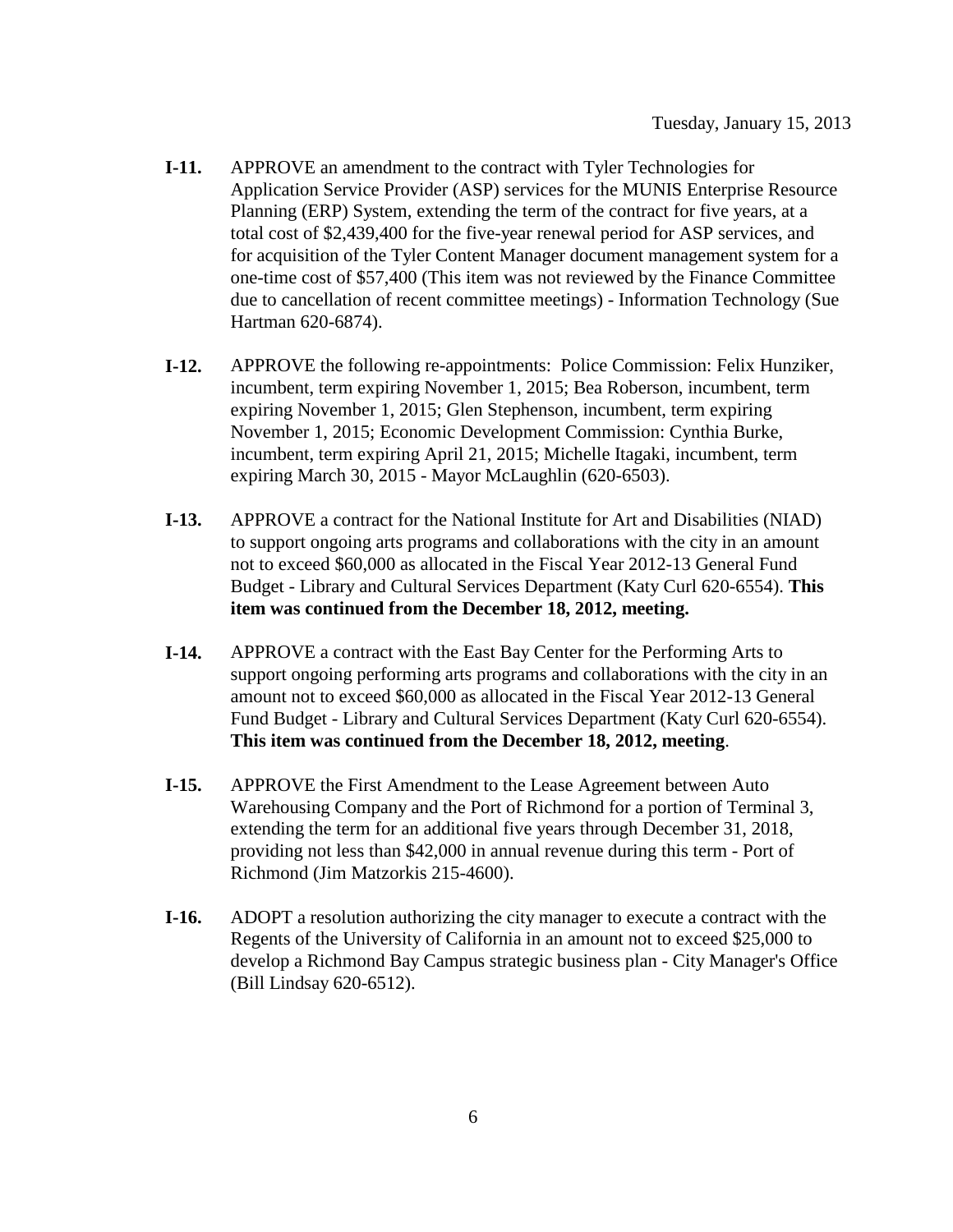- **I-17.** ADOPT a resolution authorizing the city manager to execute a contract with the Regents of the University of California in an amount not to exceed \$25,000 for the development of a strategic business plan for a Destination Marketplace at 12th Street and Macdonald Avenue - City Manager's Office (Bill Lindsay 620- 6512).
- **I-18.** RECEIVE a status report on the implementation of projects upgrading street lights using Light Emitting Diode (LED) technology, and evaluating the feasibility of solar LED technology along Richmond Parkway - City Manager's Office (Bill Lindsay 620-6512). **This item was continued from the December 18, 2012, meeting.**
- **I-19.** ACCEPT a report from city staff on the status of the Richmond Municipal Identification/Stored Value Card Program - City Manager's Office (Bill Lindsay 620-6512). **This item was continued from the December 18, 2012, meeting.**

### **J. PUBLIC HEARINGS**

**J-1.** (1) ADOPT the Resolution in Attachment 1 adopting the Addendum to the Richmond General Plan 2030 EIR and adopting the Richmond General Plan Housing Element Update with amendments recommended by city staff; OR (2) ADOPT the Resolution in Attachment 2 adopting the Addendum to the Richmond General Plan 2030 EIR and adopting the Richmond General Plan Housing Element Update with amendments recommended by the Planning Commission - Planning and Building Services Department (Richard Mitchell 620-6706).

### **K. ORDINANCES**

- **K-1.** ADOPT an ordinance (second reading) amending Richmond Municipal Code Chapter 6.43 to improve industrial safety and update and clarify other sections of Chapter 6.43 - Planning and Building Services Department (Richard Mitchell 620-6706).
- **K-2.** INTRODUCE an ordinance (first reading) amending Chapter 6.38 of the Richmond Municipal Code requiring the registration of vacant buildings in the City - Police Department and City Attorney's Office (Chief Magnus 621-1802).